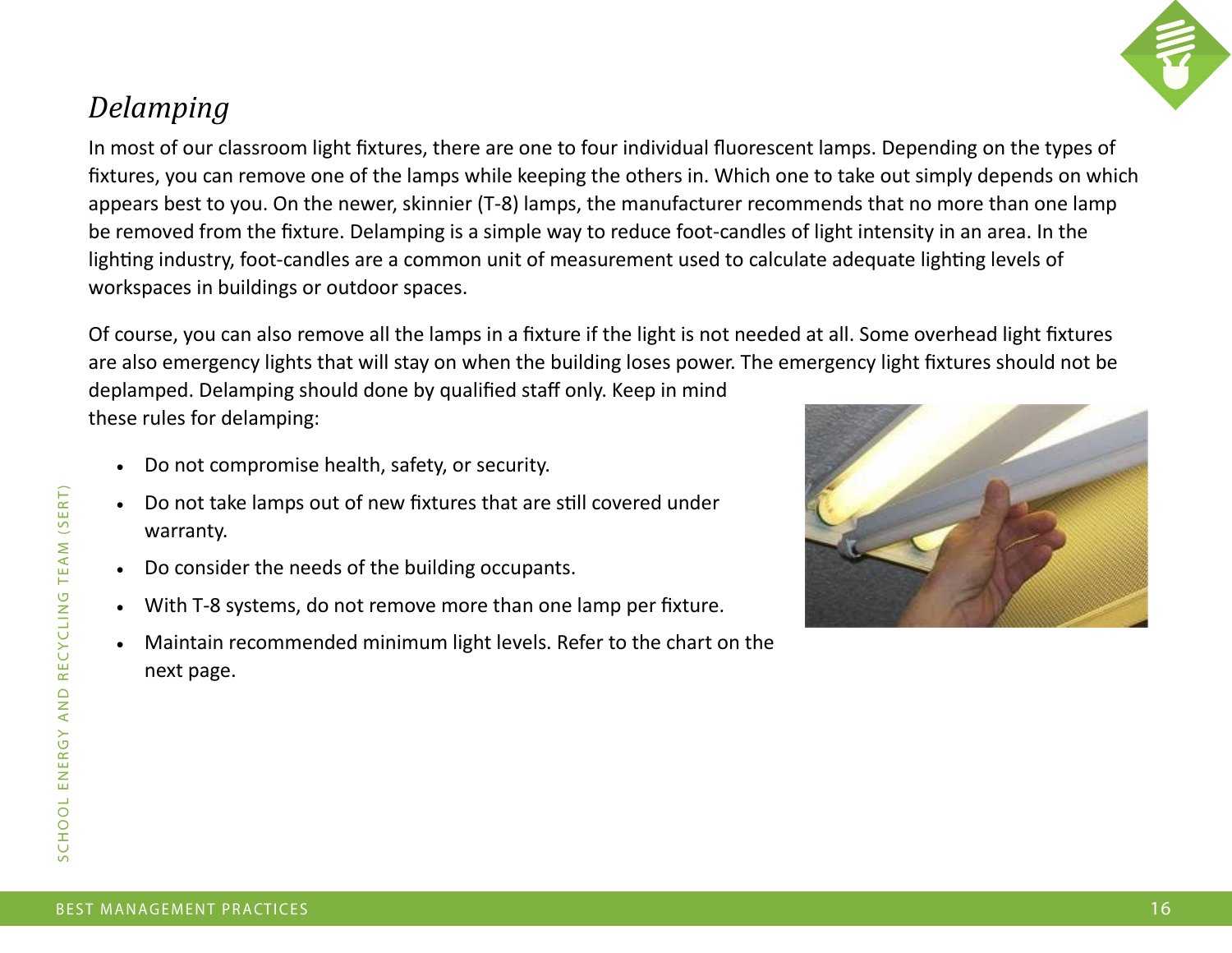

## Where would you delamp a light fixture?

Delamping is possible anywhere there is a fluorescent light fixture above an area that is not being used for active reading and writing or in areas where there is more light than needed. This could include the following areas:

- Classrooms
- Along windows
- Around doors, corners, and coatrooms
- Over computers, televisions, and equipment
- Over play areas
- On desk surfaces for reading (30 to 50 foot-candles required)
- Hallways and stairwells
- Around windows, skylights, and corridors off the main hall, hallways should have 10-20 foot-candles.

Light meters are available for loan to schoolbased SERT teams from the SERT program.

| <b>RECOMMENDED LIGHT LEVELS</b> |              |                                          |
|---------------------------------|--------------|------------------------------------------|
| <b>AREA</b>                     | <b>LEVEL</b> | <b>NOTES</b>                             |
| Corridors and                   | $10 - 20$    | As low as 10 FC for high-reflectivity    |
| stairways                       | <b>FC</b>    | flooring and walls (white or pastel) and |
|                                 |              | up to 20 FC for dark-colored flooring.   |
| Conference                      | <b>30 FC</b> | At table height                          |
| rooms                           |              |                                          |
| $Reception -$                   | <b>20 FC</b> | For average ambient lighting             |
| seating area                    |              |                                          |
| Reception - desk                | <b>50 FC</b> | For task surface/desk                    |
| Standard                        | <b>30 FC</b> | For reading and writing                  |
| classrooms                      |              |                                          |
| Art classrooms                  | <b>75 FC</b> | Natural lighting is preferable           |
| Computer labs                   | <b>15 FC</b> |                                          |
| Restrooms                       | <b>15 FC</b> |                                          |
| Gymnasiums                      | <b>30 FC</b> |                                          |
| Cafeteria-                      | <b>30 FC</b> |                                          |
| seating area                    |              |                                          |
| Cafeteria - food                | <b>75 FC</b> |                                          |
| prep area                       |              |                                          |